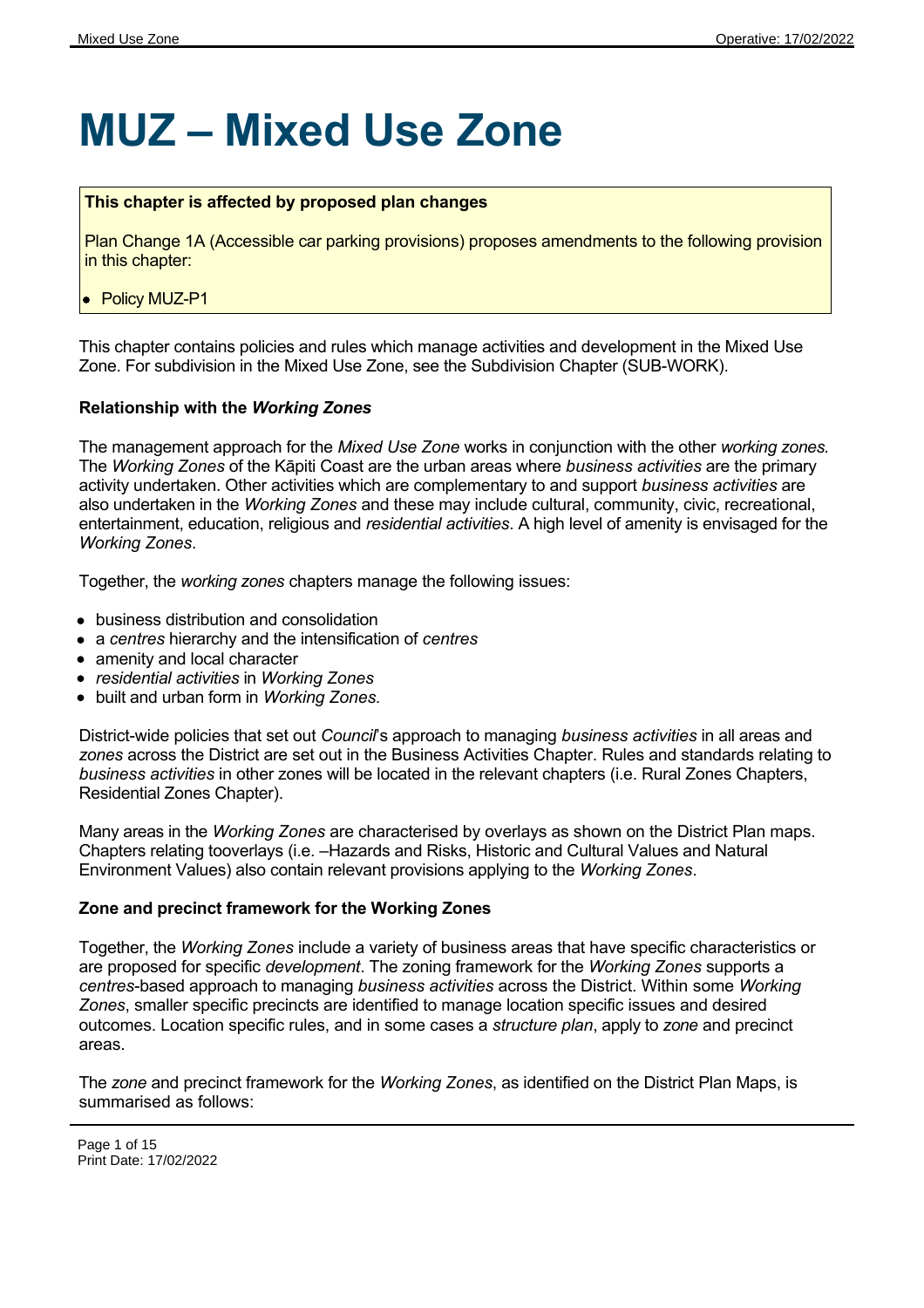#### 1. **Paraparaumu Sub-Regional Centre**

- a. *Metropolitan Centre Zone*, including:
	- i. *Precinct A* (A1 and A2);
	- ii. *Precinct B*; and
	- iii. *Precinct C*; and the

#### b. **Mixed Use Zone** at:

- i. Ihakara Street West Precinct;
- ii. Ihakara Street East Precinct;
- iii. Kapiti Road; and
- iv. Paraparaumu North Gateway Precinct;
- 2. **Town Centre Zone**, including:
	- a. Ōtaki Main Street;
	- b. Ōtaki Rail;
	- c. Waikanae;
	- d. Paraparaumu Beach; and
	- e. Raumati Beach;

#### 3. **Local Centre Zone**, including:

- a. Paekākāriki;
- b. Raumati South;
- c. Kena Kena;
- d. Meadows Precinct;
- e. Te Moana Road;
- f. Mazengarb Road;
- g. Waikanae North Development Zone Precinct 6 Mixed Use; and
- h. Ngārara Zone Waimeha *Neighbourhood Development Area*;
- 4. **Hospital Zone**;
- 5. **General Industrial Zone**, including:
	- a. Ōtaki South Precinct; and
- 6. **Airport Zone**, including:
	- a. Airport Core Precinct;
	- b. Airport Mixed Use Precinct;
	- c. Airport Buffer Precinct; and
	- d. *Aviation Heritage* Precinct.

## **Strategic Context**

The Primary Objectives that this chapter implements are: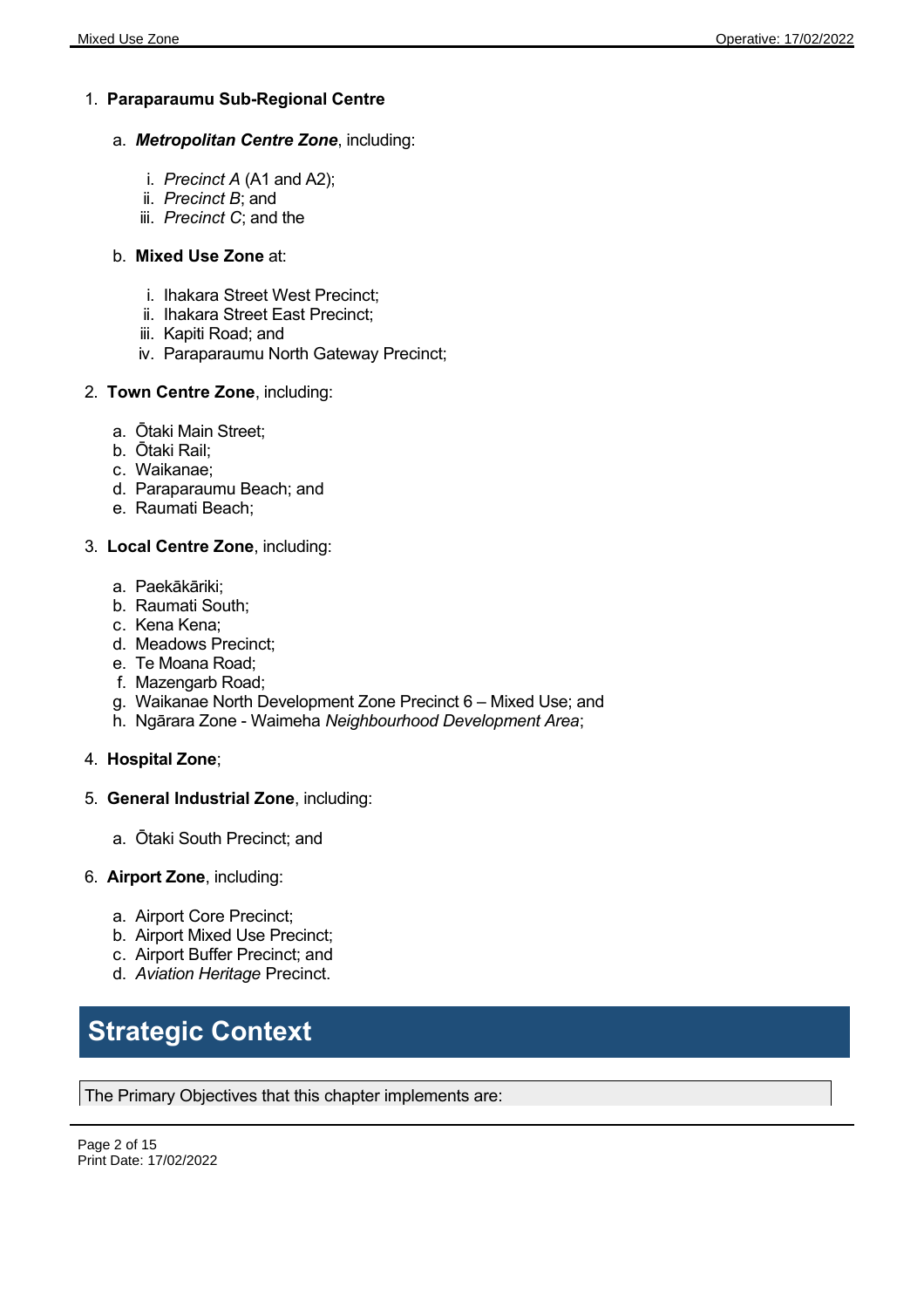- DO-O1 Tāngata Whenua;
- DO-O3 Development Management;
- DO-O8 Strong Communities;
- DO-O11 Character and Amenity Values;
- DO-O12 Housing Choice and Affordability;
- DO-O14 Access and Transport;
- DO-O15 Economic Vitality; and
- DO-O16 Centres.

#### **DO-O1** Tāngata Whenua

To work in partnership with the *tangata whenua* of the District in order to maintain *kaitiakitanga* of the District's resources and ensure that decisions affecting the natural *environment* in the District are made in accordance with the principles of Te Tiriti o Waitangi (Treaty of Waitangi).

#### **DO-O3** Development Management

To maintain a consolidated urban form within existing urban areas and a limited number of identified growth areas which can be efficiently serviced and integrated with existing townships, delivering:

- 1. urban areas which maximise the efficient end use of energy and integration with infrastructure;
- 2. a variety of living and working areas in a manner which reinforces the function and vitality of centres;
- 3. resilient communities where development does not result in an increase in risk to life or severity of damage to property from natural hazard events;
- 4. higher residential densities in locations that are close to centres and public open spaces, with good access to public transport;
- 5. management of development in areas of special character or amenity so as to maintain, and where practicable, enhance those special values;
- 6. sustainable natural processes including freshwater systems, areas characterised by the productive potential of the land, ecological integrity, identified landscapes and features, and other places of significant natural amenity;
- 7. an adequate supply of housing and areas for business/employment to meet the needs of the District's anticipated population which is provided at a rate and in a manner that can be sustained within the finite carrying capacity of the District; and
- 8. management of the location and effects of potentially incompatible land uses including any interface between such uses.

#### **DO-O8** Strong Communities

To support a cohesive and inclusive community where people:

- 1. have easy access and connectivity to quality and attractive public places and local social and community services and facilities;
- 2. have increased access to locally produced food, energy and other products and resources;
- 3. have improved health outcomes through opportunities for active living or access to health services; and
- 4. have a strong sense of safety and security in public and private spaces.

#### **DO-O11** Character and Amenity Values

To maintain and enhance the unique character and amenity values of the District's distinct communities so that residents and visitors enjoy:

1. relaxed, unique and distinct village identities and predominantly low-density residential areas characterised by the presence of mature vegetation, a variety of built forms, the retention of landforms and unique community identities;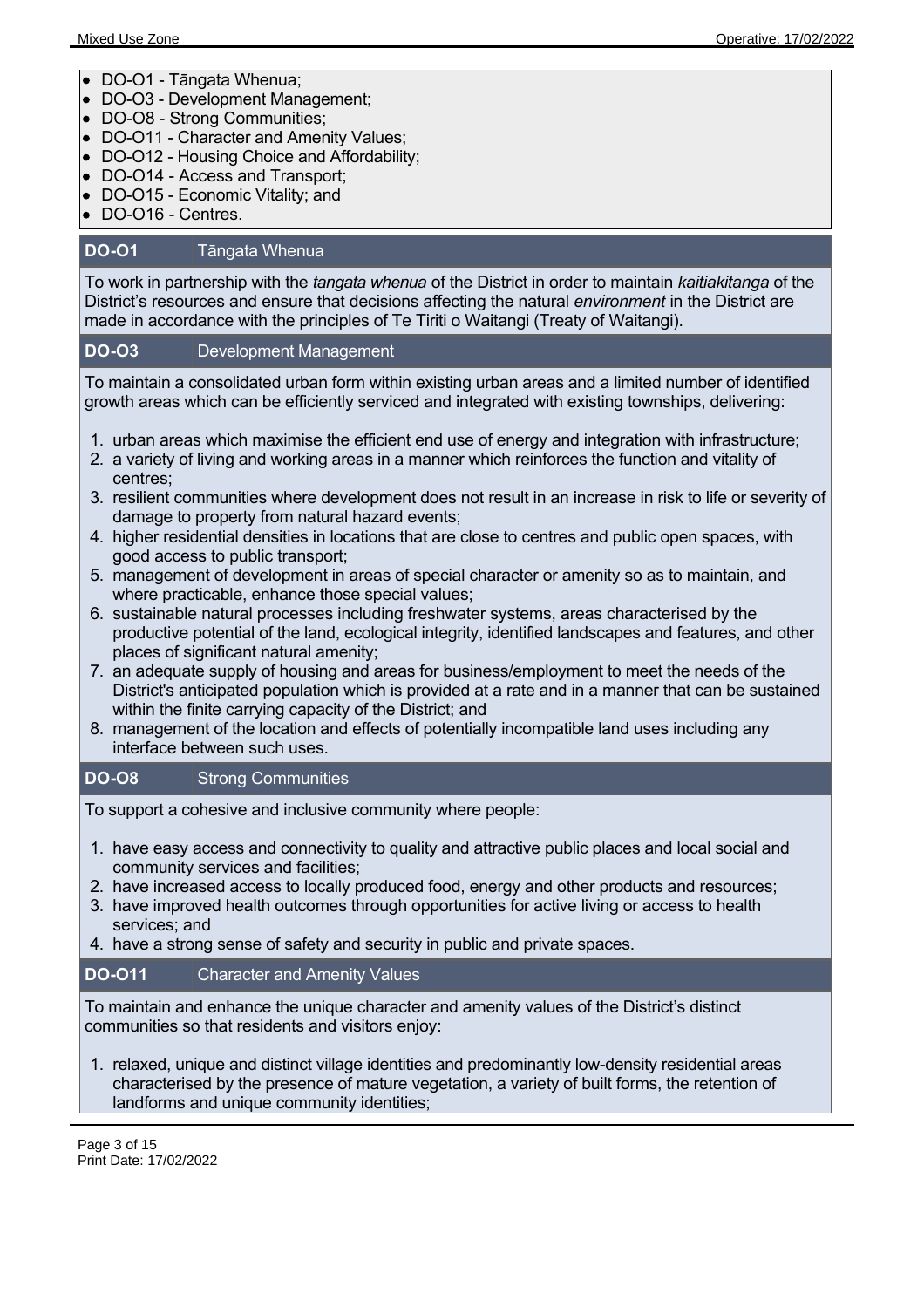- 2. vibrant, lively *town centres* supported by higher density residential and mixed use areas;
- 3. neighbourhood *centres*, village communities and employment areas characterised by high levels of amenity, accessibility and convenience;
- 4. productive rural areas, characterised by openness, natural landforms, areas and corridors of *indigenous vegetation*, and *primary production activities*; and
- 5. well managed interfaces between different types of land use areas (e.g. between living, working and rural areas and between potentially conflicting land uses, so as to minimise adverse *effect*s.

#### **DO-O12** Housing Choice and Affordability

To meet diverse community needs by increasing the amount of housing that:

- 1. is of densities, locations, types, attributes, size and tenure that meets the social and economic wellbeing needs of households in suitable urban and rural locations;
- 2. is affordable and adequate for lower income households; and
- 3. can respond to the changing needs of residents, regardless of age, mobility, health or lifestyle preference;

while enhancing the amenity of living environments and contributing to the sustainability of communities and compatibility with the goals of environmental sustainability, in particular resource, water and energy efficiency.

#### **DO-O14** Access and Transport

To ensure that the transport system in the District:

- 1. integrates with land use and urban form and maximises accessibility;
- 2. improves the efficiency of travel and maximises mode choice to enable people to act sustainably as well as improving the resilience and health of communities;
- 3. contributes to a strong economy;
- 4. avoids, remedies or mitigates adverse *effect*s on land uses;
- 5. does not have its function and operation unreasonably compromised by other activities;
- 6. is safe, fit for purpose, cost effective and provides good connectivity for all communities; and
- 7. provides for the integrated movement of people, goods and services.

#### **DO-O15** Economic Vitality

To sustain the *productive potential* of land in the District, including:

- 1. retaining land which is suitable for a range of *primary production activities*;
- 2. achieving added economic and social value derived from *primary production activities* through *ancillary* on-site processing and marketing;
- 3. enabling activities that utilise the *productive potential* of the land in the rural environment;
- 4. reducing conflict between land uses in the rural environment and adjoining areas; and
- 5. avoiding, remedying or mitigating adverse *effect*s on the efficient operation of existing *primary production activities* from *sensitive activities* establishing on adjoining *subject sites*;

while safeguarding the life-supporting capacity of air, water, soil, and ecosystems by avoiding, remedying or mitigating adverse *effect*s on the *environment*.

#### **DO-O16** Centres

To have vibrant, safe and economically sustainable *centres* that function as key employment and economic nodes and as a focus for social and community life, as public transport and local service hubs, and as places for living, entertainment and recreation that:

1. provide the primary focus for *commercial (*excluding *industrial)*, *retail* and community activities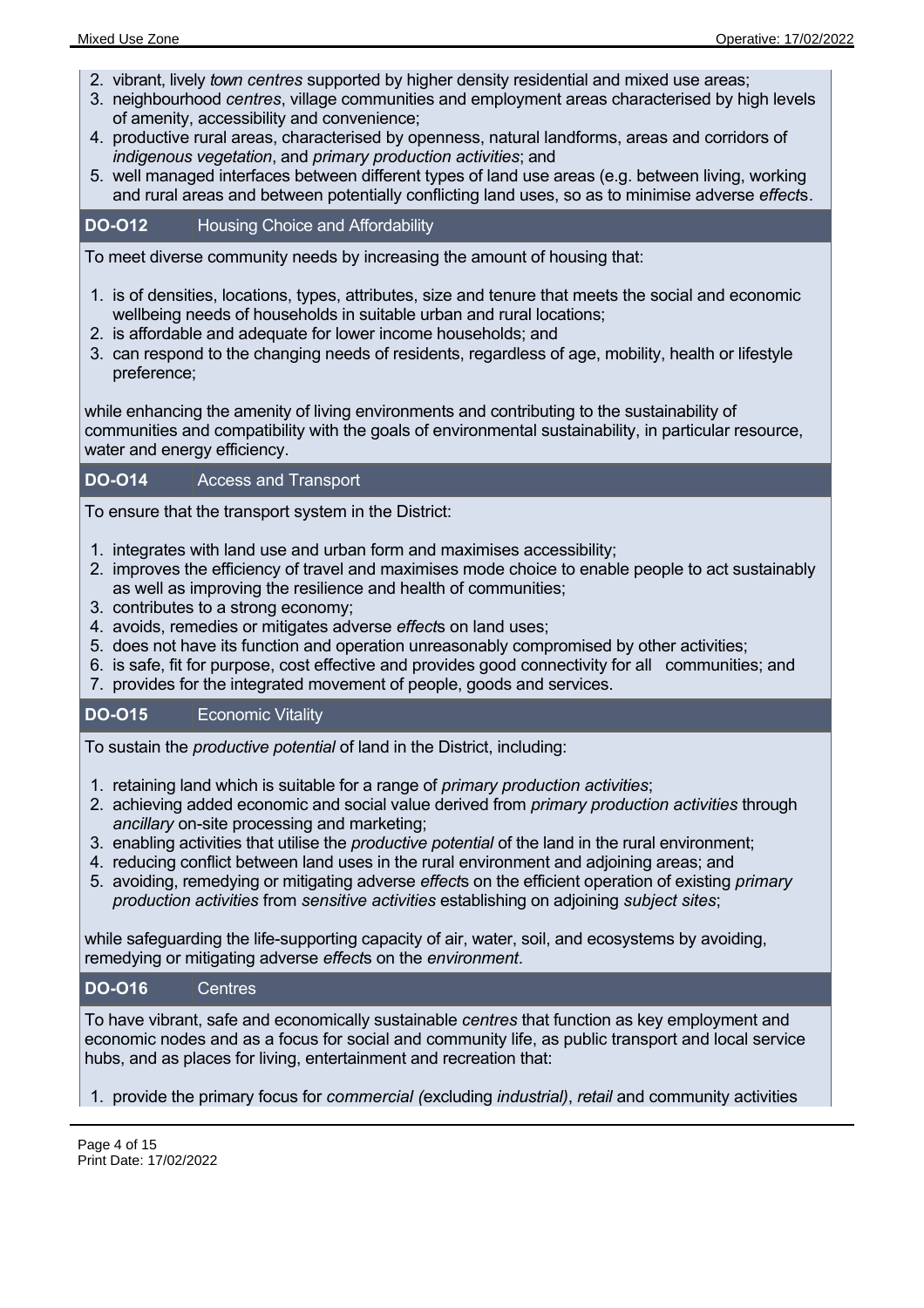within the District;

- 2. support community cohesion and a sense of place;
- 3. reinforce a compact, well designed and sustainable District and regional form, through promoting and reinforcing a close proximity and good accessibility between living, business and employment areas;
- 4. encourage economic opportunities and *business activities* in a manner which promotes:
	- a. the *Paraparaumu Sub-Regional Centre* as the principal commercial, retail, cultural, civic and tourist centre for the District, to be developed in a manner that:
		- i. achieves an integrated and compact *metropolitan centre zone*, linking all Precincts through a well-connected pedestrian and *transport networks* offering a choice of efficient routes and a quality built environment;
		- ii. provides for a broad range of mutually compatible activities that are integrated with pedestrian and public transport;
		- iii. is supported by opportunities for medium density residential living;
		- iv. consolidates community activities within Precinct B; and
		- v. provides for *commercial* (excluding *industrial*) and *retail activities* in Precincts A1, A2 and C, with some restrictions on the scale and nature of *retail activities* in Precinct C
	- b. the District's *town centres* at a scale and form that provides the urban focus for the commercial (excluding *industrial)*, tourism, education, entertainment, community and civic activities as well as opportunities for medium density residential living, where these meet the needs of the surrounding township community; and
	- c. District's *local centres* to provide for *commercial activities* (excluding *industrial activities*), within a residential context, to primarily serve the local convenience, community and commercial needs of the surrounding residential community.

Provisions in other chapters of the Plan may also be relevant.

### **Policies**

**MUZ-P1** Mixed Use Zone

Plan Change 1A (Accessible car parking provisions) proposes amendments to this policy.

- 1. *Subdivision,* use and *development* in the Mixed Use Zone will provide for high amenity commercial development in a manner which:
	- a. remains compatible with the role and function of *Metropolitan Centre Zone Precinct A* as the primary retail and commercial core of the *Paraparaumu Sub-Regional Centre;*
	- b. is appropriate along an arterial *road environment*; and
	- c. is compatible with adjoining residential areas.
- 2. *Subdivision,* use and *development* in the Mixed Use Zone will be undertaken in the following manner:
	- a. adverse *effect*s that would otherwise decrease the efficiency and effectiveness of Kāpiti Road as a transport corridor, including for public transport, will be managed;
	- b. apartment living and *medium density housing* developments will be encouraged east of Moana Road to consolidate residential densities within close proximity to *Metropolitan Centre Zone Precinct A* and the rail interchange;

Page 5 of 15 Print Date: 17/02/2022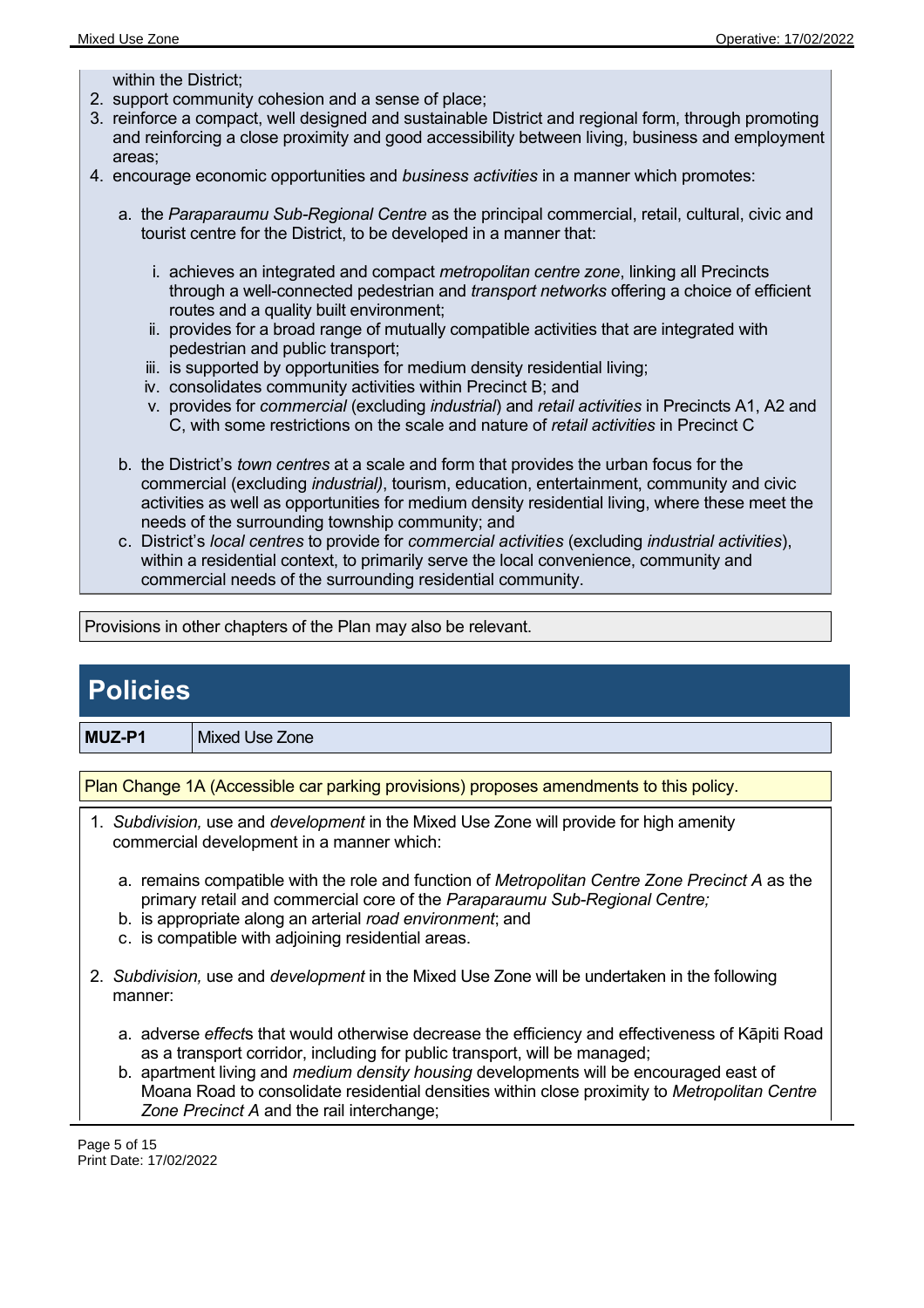- c. *retail activities* will be provided for in a manner which minimises adverse *effect*s on the role, function and vitality of the Metropolitan Centre Zone and ensures the safe, efficient function of the District's *transport network* and hierarchy by:
	- i. managing the scale of *retail activities* in the Ihakara Street East and Ihakara Street West Precincts;
	- ii. limiting the type and scale of *retail activities* in Kāpiti Road; and
	- iii. limiting the type and scale of *retail activities* in Paraparaumu North Gateway Precinct (as outlined in MUZ-P2); and
- d. *amenity values* of Kāpiti Road will be maintained or enhanced;
- e. activities which produce high levels of *nuisance effects* will not be provided for;
- f. *buildings* will have *active frontages*, including frequent entrances and windows, along the primary *road* frontage;
- g. *building* bulk, size and *height* will be of a scale and design that relates to the surrounding *environment*;
- h. activities and *development* will recognise the proximity of *sensitive activities* in nearby *zones*; and
- i. *buildings* will have a minimal and consistent setback from the *road boundary*.

| MUZ-P2 | Paraparaumu North Gateway Precinct |
|--------|------------------------------------|
|--------|------------------------------------|

*Subdivision,* use and *development* for *business activities* in the Paraparaumu North Gateway Precinct will reinforce the Precinct's primary function as a gateway to Paraparaumu and will be undertaken in a manner that:

- 1. is of an appropriate size, design scale and type, given the urban-rural fringe location of the Precinct;
- 2. enables *commercial* (excluding *retail* or *industrial activities*), tourism (including *visitor accommodation*), education and craft-based activities;
- 3. limits the location, type and scale of *retail activities* to minimise adverse *effect*s on the District's *centres*, including the *Metropolitan Centre Zone*; and
- 4. avoids adverse *effect*s on:
	- a. the function, role and vitality of the District's *centres*;
	- b. the safe, efficient function of the *transport network* and hierarchy;
	- c. the natural and rural character of the surrounding area

**MUZ-P3** Centres Hierarchy

The role, function, distribution, size and design of each *centre* is managed according to a *centres* hierarchy to ensure they can collectively meet community needs, and enable employment, goods and services to be accessed efficiently and equitably by the community. *Development*, use and *subdivision* within each *centre* will be of a type, scale, intensity and design appropriate to the position of that *centre* in the hierarchy. *Centres* include a range of activities that are compatible with and support their functioning, including community and civic activities, educational and cultural activities, and appropriate *residential activities*.

The hierarchy of *centres* within the District is as follows:

- 1. *Paraparaumu Sub-Regional Centre* (encompassing the Metropolitan Centre Zone and the Mixed Zone);
- 2. *Town Centres*; and
- 3. *Local Centres.*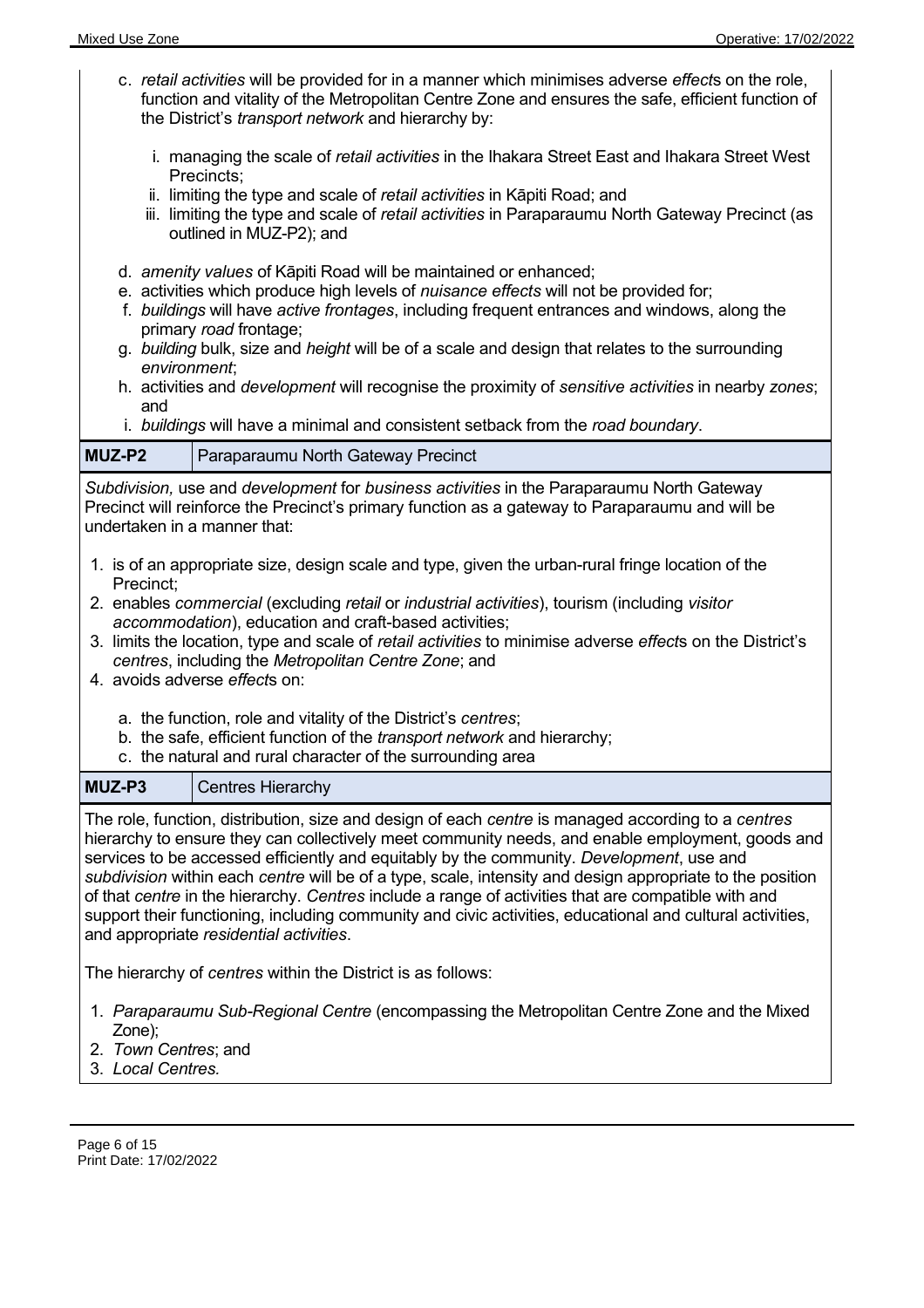

#### **MUZ-Figure 1**: Diagrammatic representation of the centres hierarchy in MUZ-P3

#### **MUZ-P4** Activities in the Working Zones

*Business activities* are the primary *land* use and function of the *Working Zones*. The location, scale, size and design of *subdivision*, use and *development* in the *Working Zones* will be undertaken with regard to the following principles:

- 1. local and on-site *amenity values* are maintained and enhanced;
- 2. local built identity and character values are retained;
- 3. connectivity and access within and to the *Working Zones* is enhanced;
- 4. opportunities for transport choice and efficiency are maximised, including integration with public and community transport;
- 5. built form is compatible with the surrounding *environment*;
- 6. facilities are integrated within the *centre* or other *Working Zones*; and
- 7. *temporary events* will be enabled in *centres* where they are consistent with the scale, role and function of the *centre*.

#### **MUZ-P5**  Intensification of Centres

The growth and development of *centres* will be provided for in a manner which contributes to their vibrancy, vitality, efficiency and *amenity values*. *Subdivision*, use and *development* which increases the concentration of *business activities* within a *centre* will be provided for where it:

1. does not undermine the role, function and viability of other higher or similar *centres*;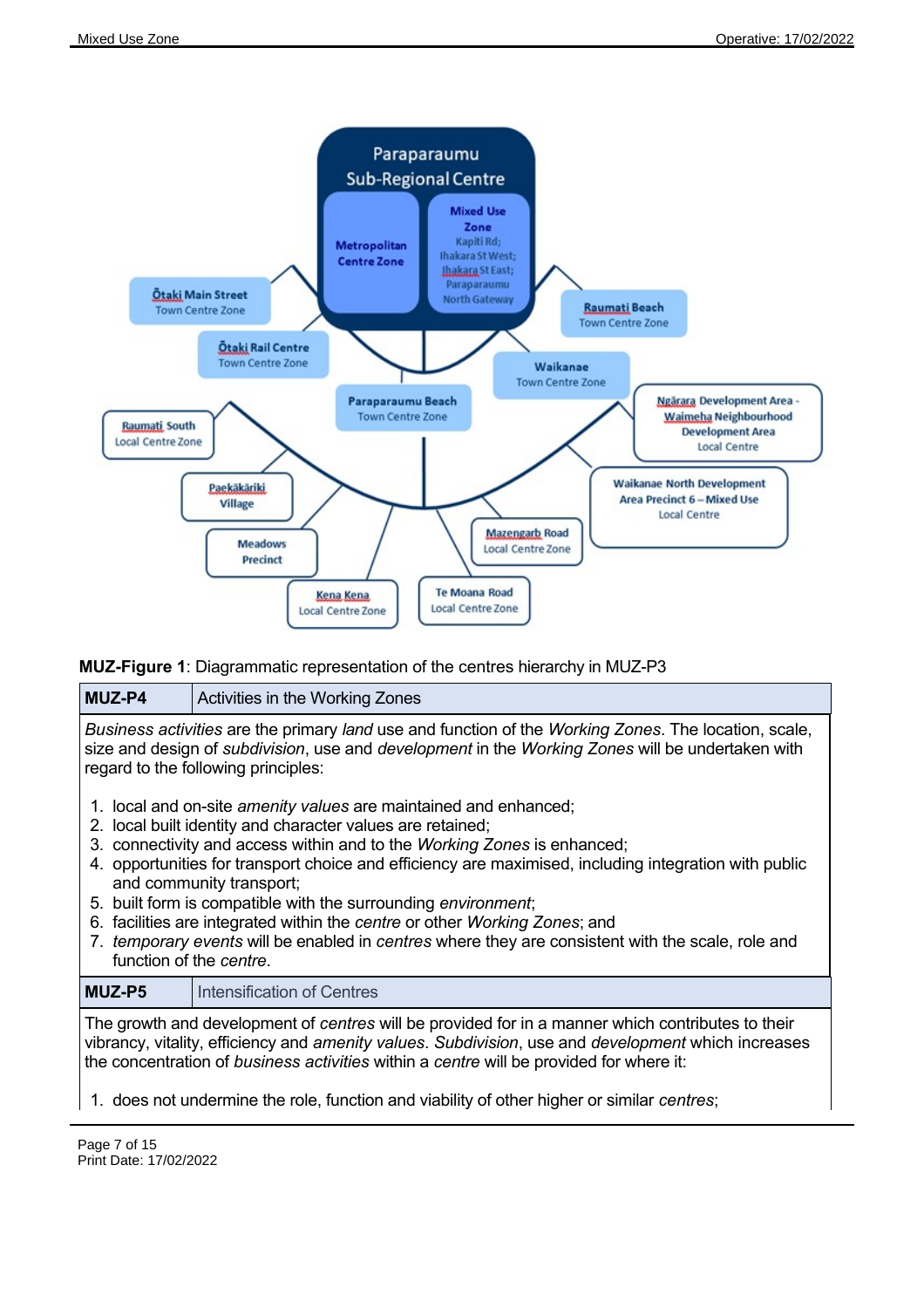- 2. is consistent with the identified role and function of the *centre*;
- 3. increases the range of compatible and complementary *land* uses and activities within the *centre*;
- 4. supports a high level of access and connectivity within the *centres* and between the *centres*, recreational and residential areas;
- 5. contributes to a high amenity *environment* and provides a strong sense of place; and
- 6. supports increased residential living opportunities, where appropriate.

| MUZ-P6                                                                                                                                                                                                                                                                                                                                                                                                                                                                                                                                                                                                                                                                                                                                            | <b>Mixed Use Activities in Centres</b>                                                                                                                                                                                                                                                                                                                                                                                                                                                                                                                                                                                                                                                                                                                                                                       |
|---------------------------------------------------------------------------------------------------------------------------------------------------------------------------------------------------------------------------------------------------------------------------------------------------------------------------------------------------------------------------------------------------------------------------------------------------------------------------------------------------------------------------------------------------------------------------------------------------------------------------------------------------------------------------------------------------------------------------------------------------|--------------------------------------------------------------------------------------------------------------------------------------------------------------------------------------------------------------------------------------------------------------------------------------------------------------------------------------------------------------------------------------------------------------------------------------------------------------------------------------------------------------------------------------------------------------------------------------------------------------------------------------------------------------------------------------------------------------------------------------------------------------------------------------------------------------|
| Mixed use development, including residential activities, will be enabled in centres to enhance the<br>viability and vitality of the centre where a high level of amenity for residents, businesses and visitors is<br>achieved in accordance with the principles in Appendix 20 Centres Design Principles.                                                                                                                                                                                                                                                                                                                                                                                                                                        |                                                                                                                                                                                                                                                                                                                                                                                                                                                                                                                                                                                                                                                                                                                                                                                                              |
| MUZ-P7                                                                                                                                                                                                                                                                                                                                                                                                                                                                                                                                                                                                                                                                                                                                            | Urban form and design of centres                                                                                                                                                                                                                                                                                                                                                                                                                                                                                                                                                                                                                                                                                                                                                                             |
|                                                                                                                                                                                                                                                                                                                                                                                                                                                                                                                                                                                                                                                                                                                                                   | Subdivision, use and development in centres must be undertaken in a manner that achieves efficient<br>integration with necessary <i>infrastructure</i> , reinforces the District's consolidated urban form and sense<br>of place, and provides for a high quality interface between built form and public space. To achieve<br>this, the principles in the Centres Design Principles in Appendix 20 will be applied.                                                                                                                                                                                                                                                                                                                                                                                         |
| MUZ-P8                                                                                                                                                                                                                                                                                                                                                                                                                                                                                                                                                                                                                                                                                                                                            | Connectivity to and within Centres                                                                                                                                                                                                                                                                                                                                                                                                                                                                                                                                                                                                                                                                                                                                                                           |
| principles:                                                                                                                                                                                                                                                                                                                                                                                                                                                                                                                                                                                                                                                                                                                                       | Subdivision, use and development will be designed and located to enhance connectivity and access<br>to public transport, shops and services and centres in general accordance with the following                                                                                                                                                                                                                                                                                                                                                                                                                                                                                                                                                                                                             |
| surrounding context;<br>appropriate.                                                                                                                                                                                                                                                                                                                                                                                                                                                                                                                                                                                                                                                                                                              | 1. effective and efficient transport routes and facilities will connect new developments with the<br>2. public spaces and streets will be designed to support a mix of land uses and activities;<br>3. the provision of transport routes and nodes will be designed to integrate with adjoining land uses;<br>4. opportunities for active modes and integration with public transport routes will be provided for<br>where it is appropriate;<br>5. missing transport links will be completed;<br>6. high traffic-generating activities and busy roads which divide centres or act as a physical barrier<br>to the connectivity of a centre will be managed to avoid, remedy or mitigate adverse effects; and<br>7. landmarks and transport nodes will be linked with well-defined pedestrian pathways where |
| MUZ-P9                                                                                                                                                                                                                                                                                                                                                                                                                                                                                                                                                                                                                                                                                                                                            | Paraparaumu Sub-Regional Centre                                                                                                                                                                                                                                                                                                                                                                                                                                                                                                                                                                                                                                                                                                                                                                              |
| Subdivision, use and development will contribute to a vibrant, well-connected and safe sub-regional<br>centre at Paraparaumu which includes a wide mix of activities and has a high level of amenity.<br>Subdivision, use and development in the Paraparaumu Sub-Regional Centre will be managed under<br>two zones, supported by specific precinct areas, to ensure that:<br>1. the greatest intensity of building and activity occurs in the Metropolitan Centre Zone as part of<br>Precincts A, B and C; and<br>2. the Mixed Use Zone Zone at Kapiti Road and the Ihakara Street East and Ihakara Street West<br>Precincts provides for peripheral centre activities and creates a buffer for more sensitive<br>activities in adjoining zones. |                                                                                                                                                                                                                                                                                                                                                                                                                                                                                                                                                                                                                                                                                                                                                                                                              |
| <b>Rules</b>                                                                                                                                                                                                                                                                                                                                                                                                                                                                                                                                                                                                                                                                                                                                      |                                                                                                                                                                                                                                                                                                                                                                                                                                                                                                                                                                                                                                                                                                                                                                                                              |

| MUZ-R1    | Any activity that is a <i>permitted activity</i> in this chapter. |  |
|-----------|-------------------------------------------------------------------|--|
| Permitted | <b>Standards</b>                                                  |  |

Page 8 of 15 Print Date: 17/02/2022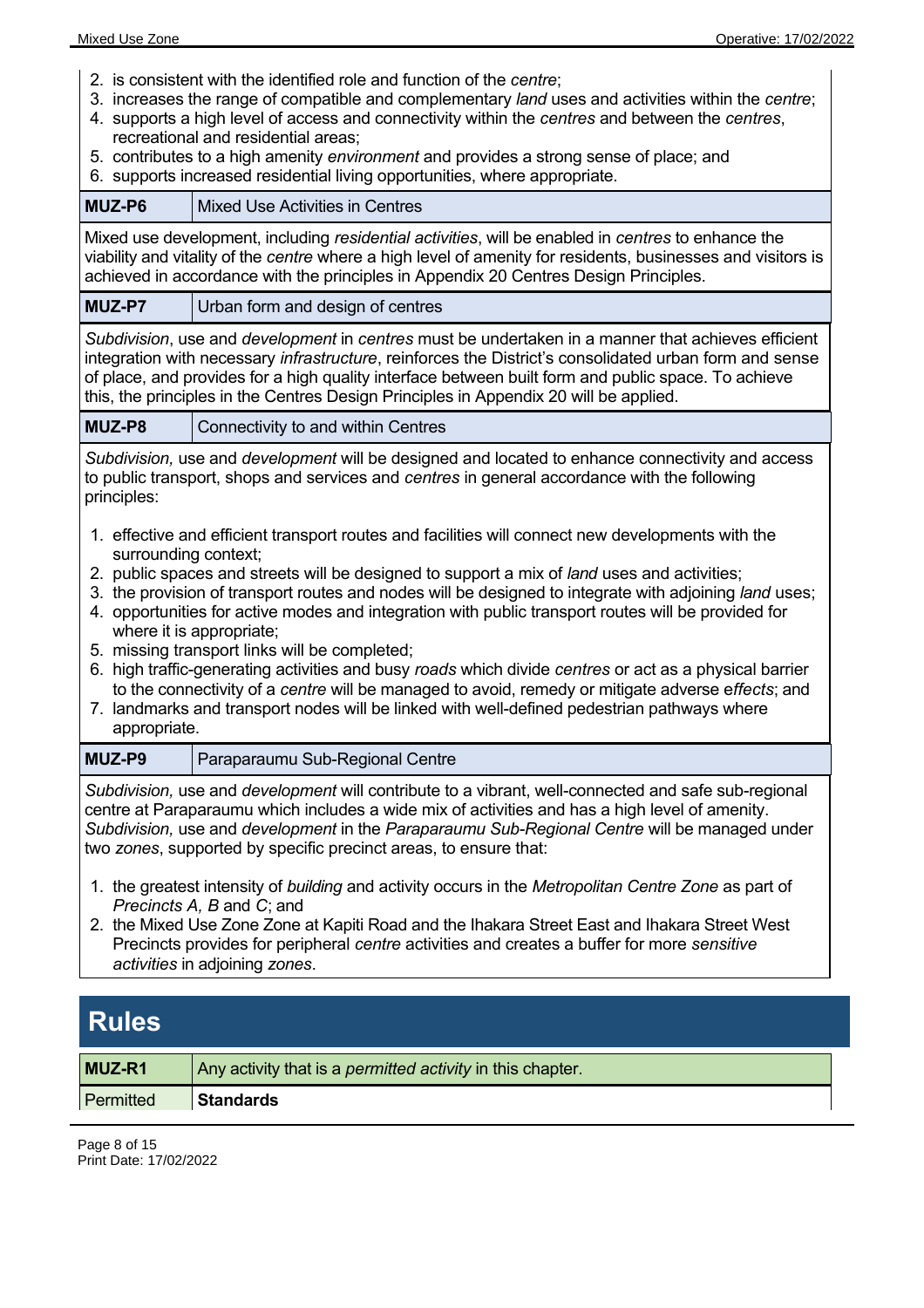| Activity              | 1. Hours of operation for any activity adjoining or facing the Residential Zones shall<br>be limited to between 7.00am and 11.00pm, 7 days a week.<br>2. The activity must not cause offensive or objectionable odour, dust or smoke at or<br>beyond the boundary of the site on which it is occurring.<br>3. Light level from the activity must not exceed 10 lux, measured 1.5 metres inside<br>the boundary of any adjoining Rural or Residential Zone.<br>4. Sites must be maintained so that they are clear of all rubbish, except waste<br>materials which are temporarily stored pending disposal elsewhere, and all<br>materials (including goods, machinery, vehicles, boxes, crates, pallets and waste<br>material) must be stored in a neat and tidy manner.<br>5. Activities adjoining the Residential Zones and storage areas containing refuse, by-<br>products or raw materials (unless fronting a service lane) must be screened by a<br>2 metre high close-boarded fence or shrubs or trees of an equivalent height. |
|-----------------------|---------------------------------------------------------------------------------------------------------------------------------------------------------------------------------------------------------------------------------------------------------------------------------------------------------------------------------------------------------------------------------------------------------------------------------------------------------------------------------------------------------------------------------------------------------------------------------------------------------------------------------------------------------------------------------------------------------------------------------------------------------------------------------------------------------------------------------------------------------------------------------------------------------------------------------------------------------------------------------------------------------------------------------------|
| <b>MUZ-R2</b>         | Any activity which is not specified as a permitted, controlled, restricted discretionary,<br>discretionary or non-complying activity in this chapter.                                                                                                                                                                                                                                                                                                                                                                                                                                                                                                                                                                                                                                                                                                                                                                                                                                                                                 |
| Permitted<br>Activity | <b>Standards</b>                                                                                                                                                                                                                                                                                                                                                                                                                                                                                                                                                                                                                                                                                                                                                                                                                                                                                                                                                                                                                      |
|                       | 1. The activity complies with all <i>permitted activity</i> standards in this chapter.                                                                                                                                                                                                                                                                                                                                                                                                                                                                                                                                                                                                                                                                                                                                                                                                                                                                                                                                                |
| MUZ-R3                | <b>Commercial activities</b>                                                                                                                                                                                                                                                                                                                                                                                                                                                                                                                                                                                                                                                                                                                                                                                                                                                                                                                                                                                                          |
|                       | Excludes:                                                                                                                                                                                                                                                                                                                                                                                                                                                                                                                                                                                                                                                                                                                                                                                                                                                                                                                                                                                                                             |
|                       | $\bullet$ Retail activities                                                                                                                                                                                                                                                                                                                                                                                                                                                                                                                                                                                                                                                                                                                                                                                                                                                                                                                                                                                                           |
|                       | • Industrial activities<br>• non-commercial ancillary activities to the commercial activity.                                                                                                                                                                                                                                                                                                                                                                                                                                                                                                                                                                                                                                                                                                                                                                                                                                                                                                                                          |
|                       |                                                                                                                                                                                                                                                                                                                                                                                                                                                                                                                                                                                                                                                                                                                                                                                                                                                                                                                                                                                                                                       |
| Permitted             | <b>Standards</b>                                                                                                                                                                                                                                                                                                                                                                                                                                                                                                                                                                                                                                                                                                                                                                                                                                                                                                                                                                                                                      |
| Activity              | Note: see rule MUZ-R4 for ancillary retail activities. See rule MUZ-R5 for ancillary<br>residential activities. See rule MUZ-R8 for ancillary industrial activities.                                                                                                                                                                                                                                                                                                                                                                                                                                                                                                                                                                                                                                                                                                                                                                                                                                                                  |
| <b>MUZ-R4</b>         | Retail activities.                                                                                                                                                                                                                                                                                                                                                                                                                                                                                                                                                                                                                                                                                                                                                                                                                                                                                                                                                                                                                    |
| Permitted             | <b>Standards</b>                                                                                                                                                                                                                                                                                                                                                                                                                                                                                                                                                                                                                                                                                                                                                                                                                                                                                                                                                                                                                      |
| Activity              | 1. Retail activities shall be limited to internet-based retail sales that do not involve<br>any direct door sales to the public or for wholesale, and do not have any goods on<br>display to the public.<br>2. In addition to Standard 1, within the Paraparaumu North Gateway Precinct retail<br>activities are limited to food and beverage outlets (on-licence only), but must not<br>include drive-through restaurants.<br>3. In the Ihakara Street West Precinct, any retail activity with frontage to Ihakara<br>Street or Trieste Way shall have a maximum retail floor space of 1000m <sup>2</sup> .<br>4. In the Ihakara Street East Precinct, any retail activity must have a minimum retail<br>floor space of 150m <sup>2</sup> and a maximum retail floor space of 1000m <sup>2</sup> .<br><b>Note:</b> for the avoidance of doubt, Standards 1 and 2 above do not apply to the Ihakara                                                                                                                                   |
| MUZ-R5                | <b>Street West or Ihakara Street East Precincts.</b><br>Residential activities (excluding visitor accommodation that is not temporary                                                                                                                                                                                                                                                                                                                                                                                                                                                                                                                                                                                                                                                                                                                                                                                                                                                                                                 |

 $\overline{\phantom{a}}$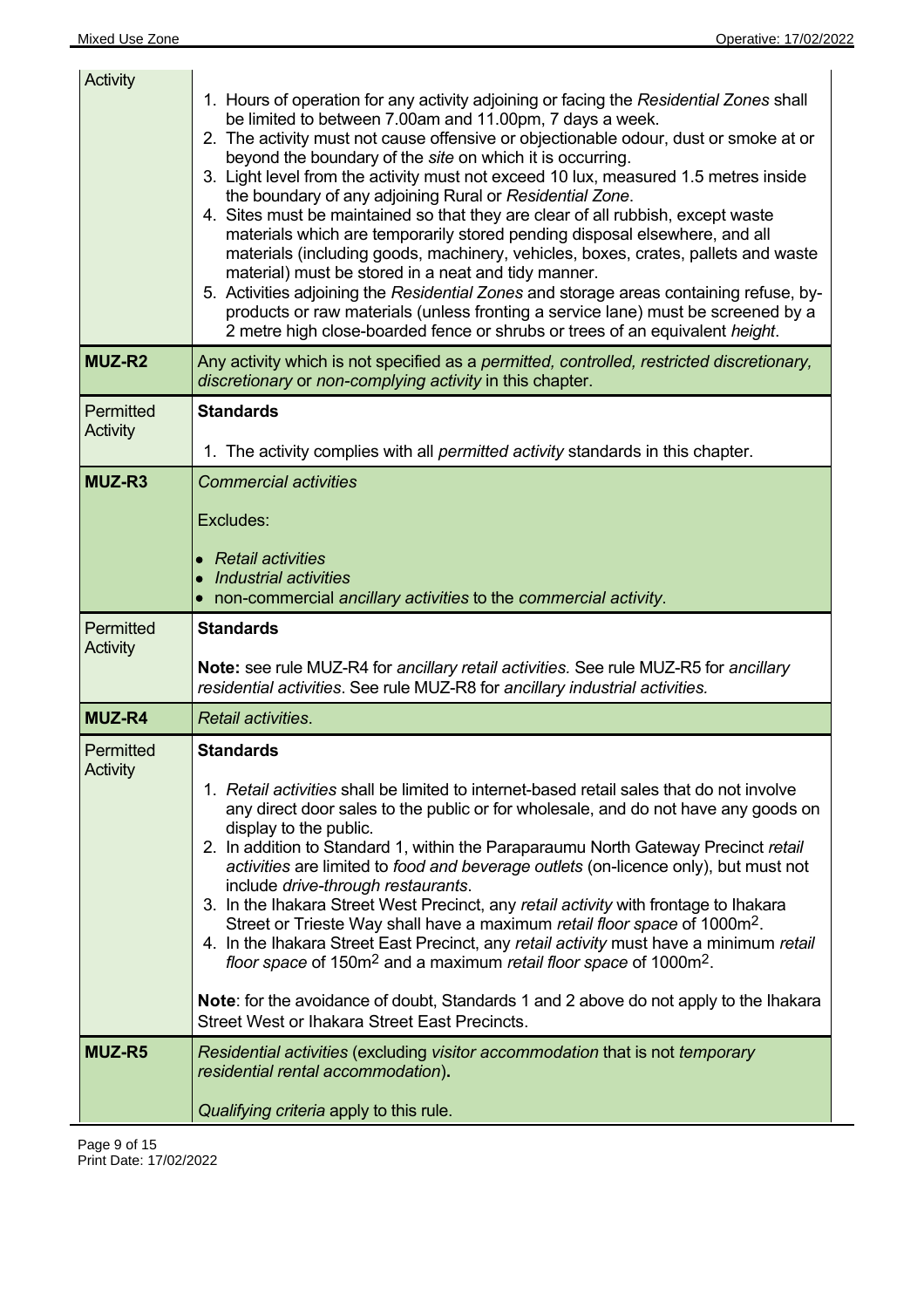| Permitted<br>Activity | <b>Standards</b>                                                                                                                                                                                                                                                                                                                                                                                                                                                                                                                                                                                                                                                                                                                                                                                                                                                                                                                                                                                                                                                                                                                                                                                                                                                                                                                                 |
|-----------------------|--------------------------------------------------------------------------------------------------------------------------------------------------------------------------------------------------------------------------------------------------------------------------------------------------------------------------------------------------------------------------------------------------------------------------------------------------------------------------------------------------------------------------------------------------------------------------------------------------------------------------------------------------------------------------------------------------------------------------------------------------------------------------------------------------------------------------------------------------------------------------------------------------------------------------------------------------------------------------------------------------------------------------------------------------------------------------------------------------------------------------------------------------------------------------------------------------------------------------------------------------------------------------------------------------------------------------------------------------|
|                       | 1. Residential activities shall only be located above the ground floor level or be<br>separated from all street frontages by commercial activities<br>(excluding retail or industrial activities) except in the Ihakara Street West Precinct,<br>where residential activities may be located on the ground floor level where they<br>are located on a <i>subject site</i> that directly fronts the Wharemauku Stream or Drain<br>6 reserves.<br>2. Residential activities on the ground floor in the Ihakara Street West Precinct must:<br>a. Provide an <i>outdoor living space</i> or balcony of at least $6m^2$ ; and<br>b. Have a main pedestrian front door accessed from the street or legal right of<br>way.                                                                                                                                                                                                                                                                                                                                                                                                                                                                                                                                                                                                                              |
|                       | <b>Qualifying Criteria:</b>                                                                                                                                                                                                                                                                                                                                                                                                                                                                                                                                                                                                                                                                                                                                                                                                                                                                                                                                                                                                                                                                                                                                                                                                                                                                                                                      |
|                       | Outdoor Living Space may be covered but may not be enclosed. An Outdoor<br>Living Space does not include vehicle parking areas, driveways, service and<br>delivery areas, rubbish bin storage, areas for rainwater tanks, effluent drainage<br>areas and other utility areas or group residential building communal open space.                                                                                                                                                                                                                                                                                                                                                                                                                                                                                                                                                                                                                                                                                                                                                                                                                                                                                                                                                                                                                  |
| MUZ-R6                | New buildings and structures and additions and alterations to existing buildings and<br>structures.                                                                                                                                                                                                                                                                                                                                                                                                                                                                                                                                                                                                                                                                                                                                                                                                                                                                                                                                                                                                                                                                                                                                                                                                                                              |
|                       | Excludes:                                                                                                                                                                                                                                                                                                                                                                                                                                                                                                                                                                                                                                                                                                                                                                                                                                                                                                                                                                                                                                                                                                                                                                                                                                                                                                                                        |
|                       | • New minor buildings and additions and alterations to existing minor buildings.<br>• New buildings and structures and additions and alterations to existing buildings and<br>structures in the Paraparaumu North Gateway Precinct (see MUZ-R9).                                                                                                                                                                                                                                                                                                                                                                                                                                                                                                                                                                                                                                                                                                                                                                                                                                                                                                                                                                                                                                                                                                 |
|                       | Measurement criteria, and height measurement criteria apply to activities under this<br>rule.                                                                                                                                                                                                                                                                                                                                                                                                                                                                                                                                                                                                                                                                                                                                                                                                                                                                                                                                                                                                                                                                                                                                                                                                                                                    |
| Permitted<br>Activity | <b>Standards</b>                                                                                                                                                                                                                                                                                                                                                                                                                                                                                                                                                                                                                                                                                                                                                                                                                                                                                                                                                                                                                                                                                                                                                                                                                                                                                                                                 |
|                       | 1. The maximum height and structure of any building from original ground level shall<br>be 12 metres and no building shall be more than 3 storeys above the original<br>ground level.<br>2. Buildings except residential buildings in the Ihakara Street West Precinct<br>complying with MUZ-R5, must contain at least 25% of the ground level road<br>boundary façade and facades on boulevards as active frontages including<br>pedestrian entrances and clear glass with views to activities in the building.<br>3. Buildings and structures located on sites with frontage along the north-eastern<br>side of Kāpiti Road must be set back at least 3 metres from the Kāpiti Road<br>boundary.<br>4. All buildings and structures must fit within a height in relation to boundary<br>envelope, which is made up of recession planes which commence at a point 2.1<br>metres above the <i>original ground level</i> at the <i>property boundary</i> where it adjoins<br>the boundary of Residential Zones and inclines inwards at an angle of 45 degrees.<br>The exception to this is that garages located in the side or rear yard and not more<br>than 2.4 metres in <i>height</i> (as determined by the <i>height measurement criteria</i> ) may<br>infringe the height in relation to boundary envelope.<br><b>Measurement Criteria:</b> |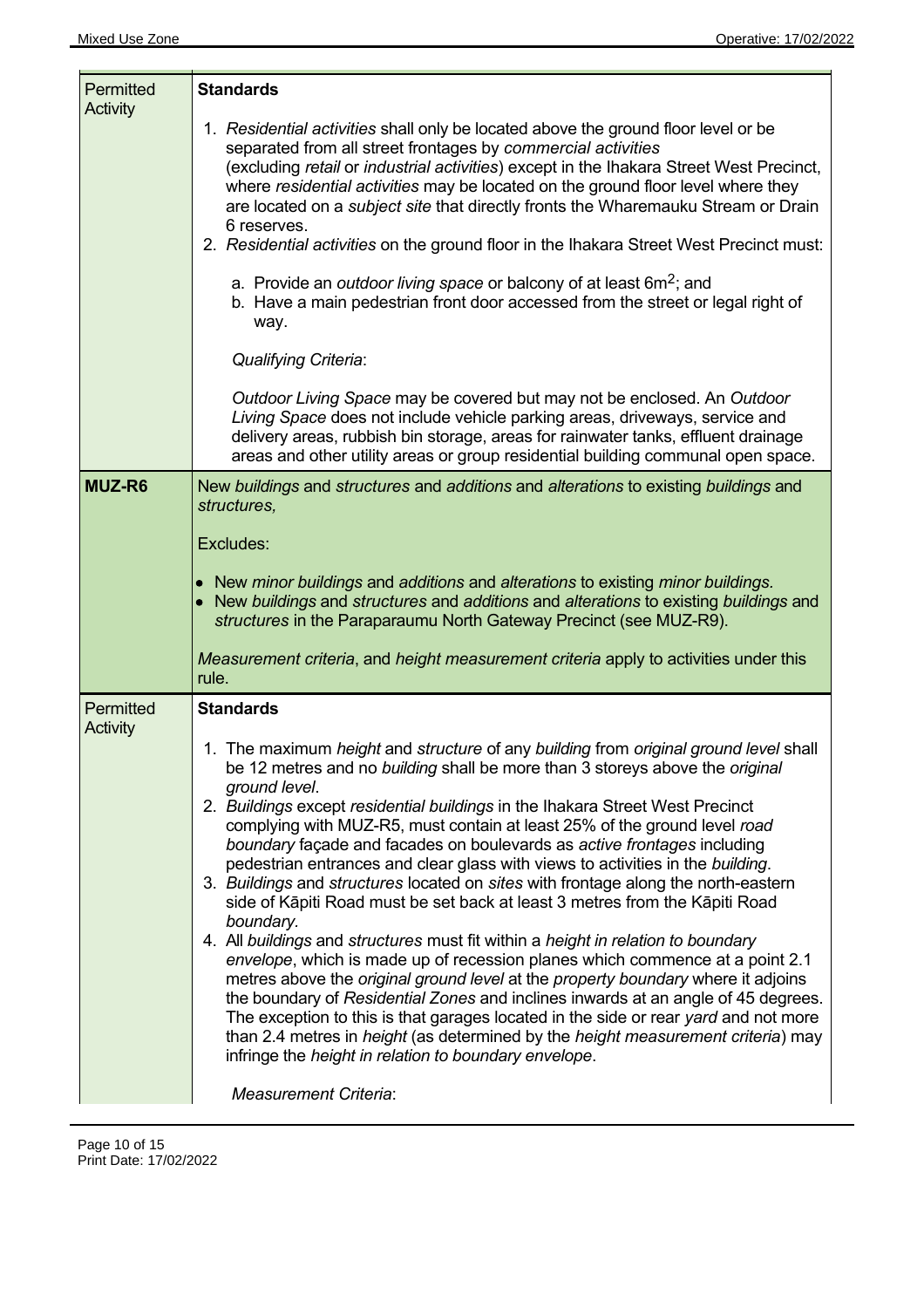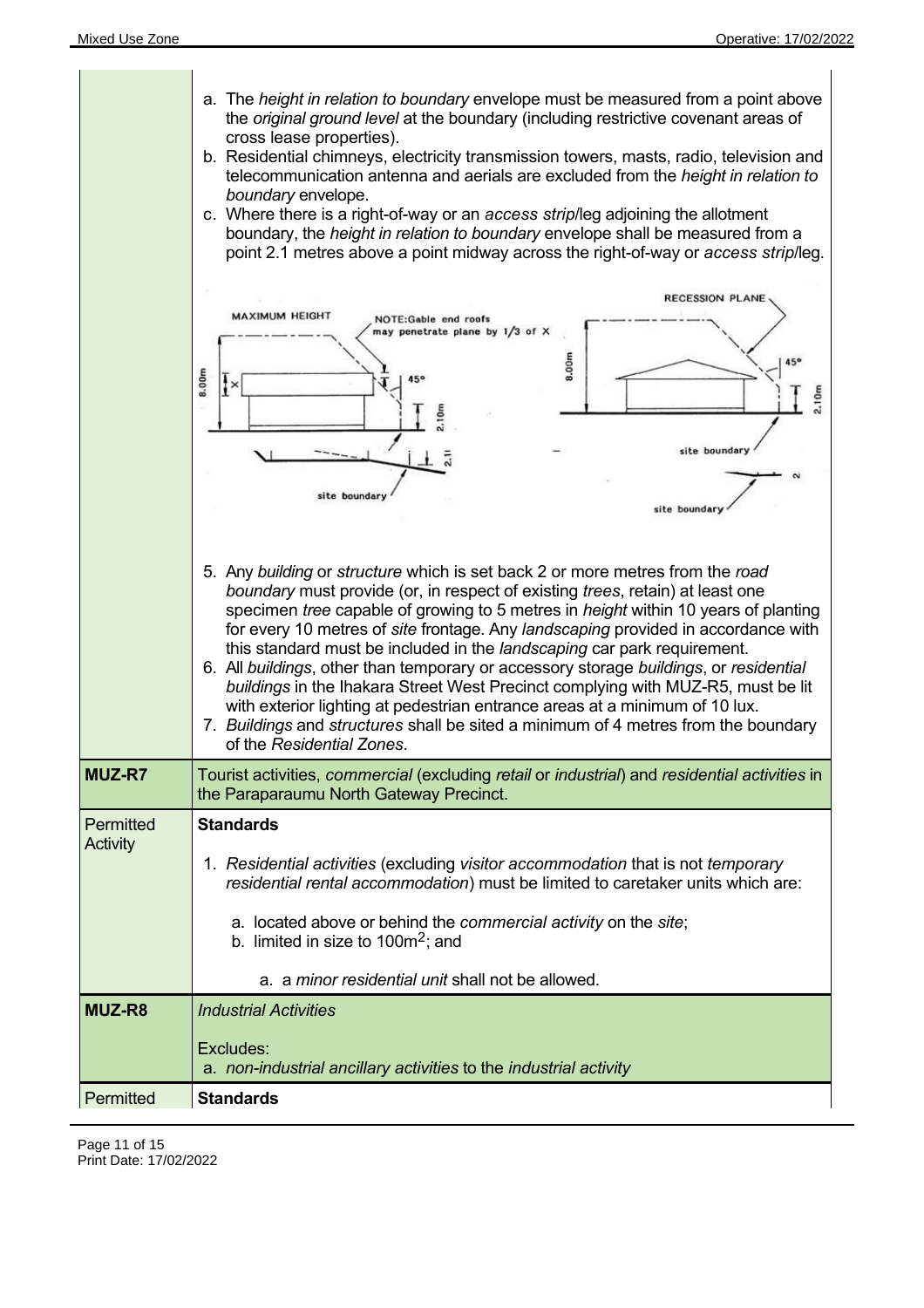| Activity          | all street frontages by retail activities.                                                                                                                                                                                                                                                                                                                                                                                                                                                                                                                                                                                                                                                                                                                                                                                                                                                                                       | Industrial activities must be located above the ground floor level or be separated from                                                                                                                                                                                                                                                                                                                                                                                                                                                                            |
|-------------------|----------------------------------------------------------------------------------------------------------------------------------------------------------------------------------------------------------------------------------------------------------------------------------------------------------------------------------------------------------------------------------------------------------------------------------------------------------------------------------------------------------------------------------------------------------------------------------------------------------------------------------------------------------------------------------------------------------------------------------------------------------------------------------------------------------------------------------------------------------------------------------------------------------------------------------|--------------------------------------------------------------------------------------------------------------------------------------------------------------------------------------------------------------------------------------------------------------------------------------------------------------------------------------------------------------------------------------------------------------------------------------------------------------------------------------------------------------------------------------------------------------------|
|                   | Note: See MUZ-R3 for ancillary commercial activities.                                                                                                                                                                                                                                                                                                                                                                                                                                                                                                                                                                                                                                                                                                                                                                                                                                                                            |                                                                                                                                                                                                                                                                                                                                                                                                                                                                                                                                                                    |
| <b>MUZ-R9</b>     | New buildings and structures and additions and alterations to existing buildings and<br>structures in the Paraparaumu North Gateway Precinct.<br>Excludes:<br>• New minor buildings and additions and alterations to existing minor buildings.<br>Measurement criteria, and height measurement criteria apply to activities under this<br>rule.                                                                                                                                                                                                                                                                                                                                                                                                                                                                                                                                                                                  |                                                                                                                                                                                                                                                                                                                                                                                                                                                                                                                                                                    |
| <b>Controlled</b> | <b>Standards</b>                                                                                                                                                                                                                                                                                                                                                                                                                                                                                                                                                                                                                                                                                                                                                                                                                                                                                                                 | <b>Matters of Control</b>                                                                                                                                                                                                                                                                                                                                                                                                                                                                                                                                          |
| <b>Activity</b>   | 1. Buildings and structures must comply<br>with the <i>permitted activity</i> standards<br>for buildings and structures in the<br>Mixed Use Zone.<br>2. Buildings and structures shall have a<br>maximum height of 10 metres (as<br>measured by the height<br>measurement criteria) and a<br>maximum gross floor area of<br>$1000m^2$ .<br><b>Measurement Criteria:</b><br>a. When measuring gross floor area<br>include: covered yards and areas<br>covered by a roof but not<br>enclosed by walls<br>Exclude:<br>a. uncovered stairways;<br>b. floor space in terraces (open or<br>roofed), external balconies,<br>breezeways or porches;<br>c. roof car parking, lift towers and<br>machinery rooms on the roof<br>having a floor area of not more<br>than $200m^2$ ;<br>d. car parkingareas; and<br>e. floor space of interior balconies<br>and mezzanines not used by the<br>public.<br>3. Buildings and structures must be | 1. Location, layout, size and design of the<br>proposed development.<br>2. The extent of consistency with the<br><b>Crime Prevention Through</b><br><b>Environmental Design Guidelines in</b><br>Appendix 6, Council's Subdivision and<br>Development Principles and<br>Requirements 2012 and the Centres<br>Design Principles in Appendix 20<br>3. Visual, character and amenity effects.<br>4. Context and surroundings.<br>5. Cumulative effects.<br>6. The imposition of financial<br>contributions in accordance with the<br>Financial Contributions chapter. |
|                   | located a minimum of 15 metres from<br>a state highway, or limited access<br>road (LAR) and a minimum of 5<br>metres from the precinct area                                                                                                                                                                                                                                                                                                                                                                                                                                                                                                                                                                                                                                                                                                                                                                                      |                                                                                                                                                                                                                                                                                                                                                                                                                                                                                                                                                                    |

Page 12 of 15 Print Date: 17/02/2022

 $\overline{a}$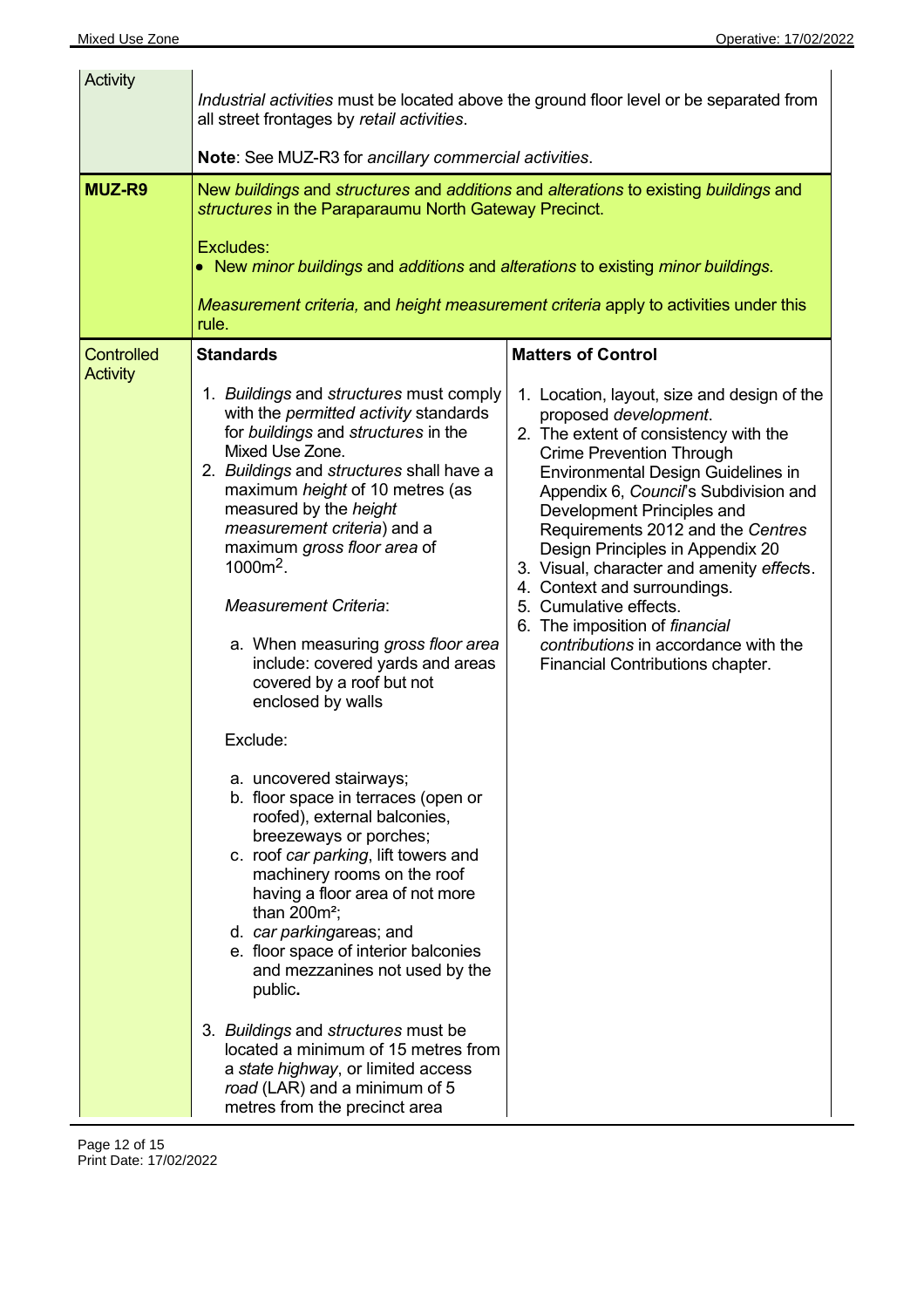|                                                              | boundary.<br>4. Building Coverage must not exceed<br>40%.<br><b>Measurement Criteria:</b><br>When measuring building coverage,<br>include:<br>a. any part of the site subject to a<br>designation that may be taken or<br>acquired under the Public Works<br>Act 1981.<br>Exclude:<br>a. any section of any buildings that<br>extends out beyond the ground<br>floor level limits of the building and<br>overhangs the ground.<br>b. The footprint of any minor Building<br>5. Walls 20 metres or greater in length<br>must be broken up with windows,<br>recesses, entrances and changes in<br>materials.<br>6. Security fencing must be visually<br>permeable (e.g. chain-link).<br>7. A landscaped area of at least 1 metre<br>in width and 2 metres in <i>height</i> (as<br>determined by height measurement<br>criteria) must be provided along<br>site boundaries to screen buildings<br>and activities from adjoining rural<br>properties outside the Paraparaumu<br>North Gateway Precinct, identified in<br>the District Plan Maps. |                                                                                                                                                                                                                                                   |
|--------------------------------------------------------------|----------------------------------------------------------------------------------------------------------------------------------------------------------------------------------------------------------------------------------------------------------------------------------------------------------------------------------------------------------------------------------------------------------------------------------------------------------------------------------------------------------------------------------------------------------------------------------------------------------------------------------------------------------------------------------------------------------------------------------------------------------------------------------------------------------------------------------------------------------------------------------------------------------------------------------------------------------------------------------------------------------------------------------------------|---------------------------------------------------------------------------------------------------------------------------------------------------------------------------------------------------------------------------------------------------|
| MUZ-R10                                                      | comply with one of more of the associated standards, unless otherwise specifically<br>stated.                                                                                                                                                                                                                                                                                                                                                                                                                                                                                                                                                                                                                                                                                                                                                                                                                                                                                                                                                | Any activity which is listed as a permitted activity or a controlled activity and does not                                                                                                                                                        |
| <b>Restricted</b><br><b>Discretionary</b><br><b>Activity</b> | <b>Standards</b>                                                                                                                                                                                                                                                                                                                                                                                                                                                                                                                                                                                                                                                                                                                                                                                                                                                                                                                                                                                                                             | <b>Matters of Discretion</b><br>1. Consideration of the effects of the<br>standard not met.<br>2. Measures to avoid, remedy or mitigate<br>adverse effects.<br>3. Cumulative effects.<br>4. Consistency with relevant objectives<br>and policies. |
| MUZ-R11                                                      | Retail activities in the Paraparaumu North Gateway Precinct that do not meet the<br><i>permitted activity</i> standards.                                                                                                                                                                                                                                                                                                                                                                                                                                                                                                                                                                                                                                                                                                                                                                                                                                                                                                                     |                                                                                                                                                                                                                                                   |
| <b>Restricted</b>                                            | <b>Standards</b>                                                                                                                                                                                                                                                                                                                                                                                                                                                                                                                                                                                                                                                                                                                                                                                                                                                                                                                                                                                                                             | <b>Matters of Discretion</b>                                                                                                                                                                                                                      |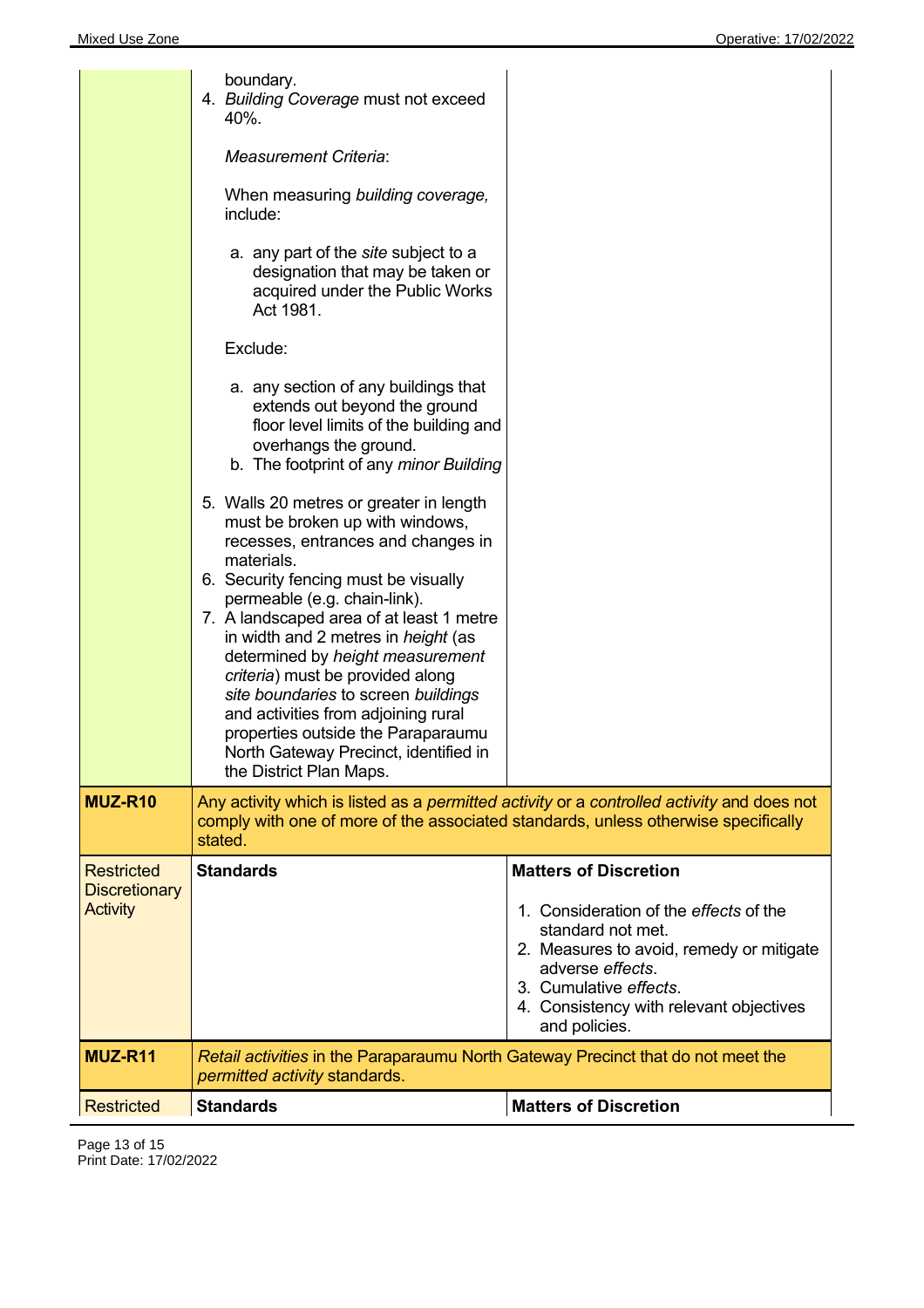| <b>Discretionary</b><br><b>Activity</b><br>MUZ-R12           | 1. Retail activities must be limited to<br>yard based retail activities and have a<br>maximum retail floor space of 300m <sup>2</sup><br>per total site area.<br>Development which is undertaken in accordance with the Development Incentives                                     | 1. Location, layout, size and design of the<br>proposed development.<br>2. The extent of consistency with the<br><b>Crime Prevention through</b><br>Environmental Design Guidelines in<br>Appendix 6, Council's Subdivision and<br>Development Principles and<br>Requirements, 2012 and the Centres<br>Design Guide in Appendix 20.<br>3. Economic effects including effects on<br>the vitality of centres.<br>4. Visual, character and amenity effects.<br>5. Traffic and transport effects.<br>6. Location and design of parking, traffic<br>circulation areas, loading and access.<br>7. Context and surroundings.<br>8. Cumulative effects.<br>9. Whether any nuisance effects are<br>created.<br>10. The consistency with the relevant<br>objectives and policies. |
|--------------------------------------------------------------|------------------------------------------------------------------------------------------------------------------------------------------------------------------------------------------------------------------------------------------------------------------------------------|-------------------------------------------------------------------------------------------------------------------------------------------------------------------------------------------------------------------------------------------------------------------------------------------------------------------------------------------------------------------------------------------------------------------------------------------------------------------------------------------------------------------------------------------------------------------------------------------------------------------------------------------------------------------------------------------------------------------------------------------------------------------------|
| <b>Restricted</b>                                            | Guidelines set out in Appendix 1.<br><b>Standards</b>                                                                                                                                                                                                                              | <b>Matters of Discretion</b>                                                                                                                                                                                                                                                                                                                                                                                                                                                                                                                                                                                                                                                                                                                                            |
| <b>Discretionary</b><br><b>Activity</b>                      | 1. The amount of <i>development</i><br>proposed must not exceed or<br>proceed earlier than the stipulations in<br>the guideline.                                                                                                                                                   | 1. The scale of biodiversity, energy or<br>water quality benefits created by the<br>proposal.<br>2. Layout, size, design and location of<br>proposed buildings (excluding minor<br>buildings).<br>3. Visual, character and amenity effects.<br>4. Ecological or biodiversity effects.<br>5. Traffic and transport effects.<br>6. Proposed mitigation, remediation or<br>ongoing management measures.<br>7. Effect on natural character values.<br>8. Cumulative effects.<br>9. The Centres Design Principles in<br>Appendix 1.                                                                                                                                                                                                                                          |
| MUZ-R13                                                      | New buildings and structures and additions and alterations to existing buildings and<br>structures where one or more of the permitted activity standards in MUZ-R6 is not<br>met.<br>Excludes:<br>• New minor buildings and additions and alterations to existing minor buildings. |                                                                                                                                                                                                                                                                                                                                                                                                                                                                                                                                                                                                                                                                                                                                                                         |
| <b>Restricted</b><br><b>Discretionary</b><br><b>Activity</b> | <b>Standards</b>                                                                                                                                                                                                                                                                   | <b>Matters of Discretion</b><br>1. Location, layout, size and design of<br>proposed development.<br>2. Consideration of the permitted activity                                                                                                                                                                                                                                                                                                                                                                                                                                                                                                                                                                                                                          |

Page 14 of 15 Print Date: 17/02/2022

 $\overline{a}$